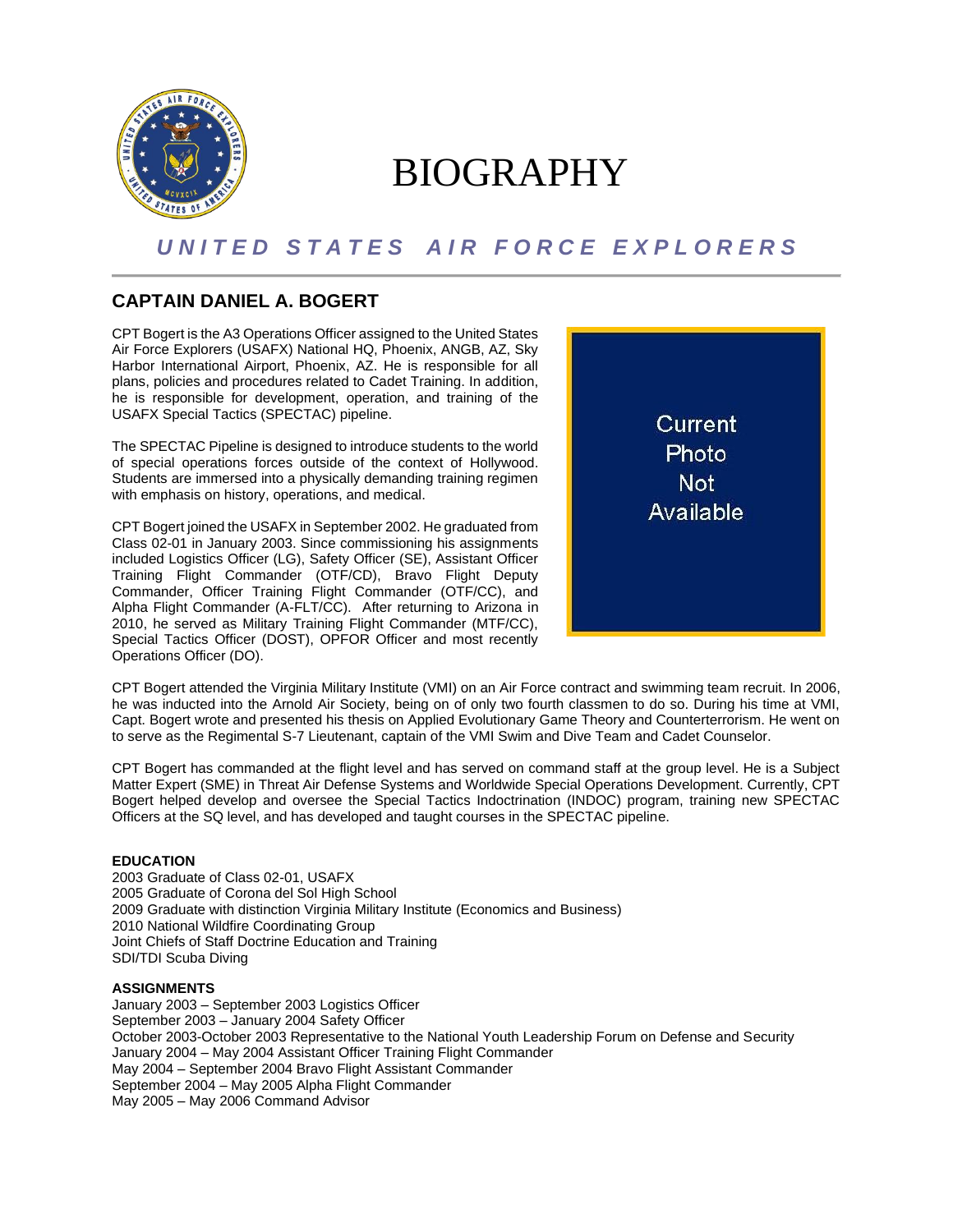May 2006 – January 2007 Military Training Flight Commander January 2007 – May 2007 Officer Training Flight Commander May 2007 – May 2009 Command Advisor May 2009 – May 2013 Special Tactics Officer / Military Training Flight Commander May 2013 – July 2014 Operations Officer / Special Tactics Officer July 2014 – Present A3, Headquarters Air Force Explorers-Air Staff

#### **CERTIFICATES OF TRAINING** 2003 Cadet Officer Candidate School 2003 Operation TALON EAGLE 03 OPFOR support 2003 Operation TIGERSHARK 03 Phases I-III 2004 Operation TALON EAGLE 04 Combat Aircrew 2004 Air Intelligence Volume 1 Threat Air Defense Course 2004 Air Warfare Korea 2004 Air Intelligence Volume 2 Threat Aircraft Recognition 2004 Operation TIGERSHARK 04 Phases I-III 2004 Operation THIRD LIEUTENANT 04 (SF & SE) 2004 Air Warfare Vietnam 2005 Special Tactics Class 01 2005 Operation TALON EAGLE 05 Combat Rescue Team 2006 Air Intelligence Volume 3 Threat Naval Systems 2006 Air Intelligence Volume 4 Threat Ground Systems 2006 Air Intelligence Volume 5 Weapons of Mass Destruction 2006 Operation TIGERSHARK 06 Phases I-III Blue Forces 2006 Operation TALON EAGLE 06 Combat Rescue Team 2009 Joint Doctrine Course in Special Operations Forces 2010 Operation TALON EAGLE 10 Personnel Recovery Coordination Cell 2010 Operation BEAR HAMMER Phases I-III Personnel Recovery Coordination Cell 2010 USFS Wildfire Firefighting Training (S-130) Firefighter Type II 2010 USFS ATV 2010 USDHS-FEMA IS-00700.a National Incident Management System 2011 Subject Matter Expert (SME) Threat Air Defense Systems 2012 Subject Matter Expert (SME) Worldwide Special Operations Development 2012 USDHS-FEMA IS-00001 Emergency Program Manger 2013 USDHS-FEMA ESF#9 Search and Rescue Course 2013 USDHS-FEMA Radiological Emergency Management Course 2013 Joint Doctrine Course in Personnel Recovery 2013 Joint Doctrine Course in Close Air Support 2015 Joint Doctrine Course in Joint Intelligence 2016 SDI Open Water Scuba Diver Course 2016 Joint Doctrine Course in Special Operations Forces 2017 SDI Advanced Diver Course 2018 SDI Computer Nitrox Diver 2018 SDI Deep Diver 2019 DAN Diving Emergency Management Provider 2021 Joint Doctrine Course in Joint Operations 2021 USDHS-FEMA IS-00520 Introduction to Continuity of Operations Planning for Pandemic Influenzas

#### **BADGES**

OPFOR Red Star Special Tactics Badge Diver Badge

#### **AWARDS AND DECORATIONS**

#### *U.S. Air Force Explorers*

1. USAF Explorers Meritorious Service Medal

2. USAF Explorers Commendation Medal

3. USAF Explorers Outstanding Unit Award w/four bronze devices

4. BSA Quality Unit Award w/four bronze devices

5. USAF Explorer Special Tactics Career Field Ribbon

6. USAF Explorers Good Conduct Medal

7. USAF Explorers National Defense Medal

8. USAF Explorers Longevity Service Award w/ four bronze clasps

9. Combined Arms Training Marksmanship Ribbon w/ one silver clasp and one bronze rifle

10. USAF Explorers Community Service Award w/ four silver clasps